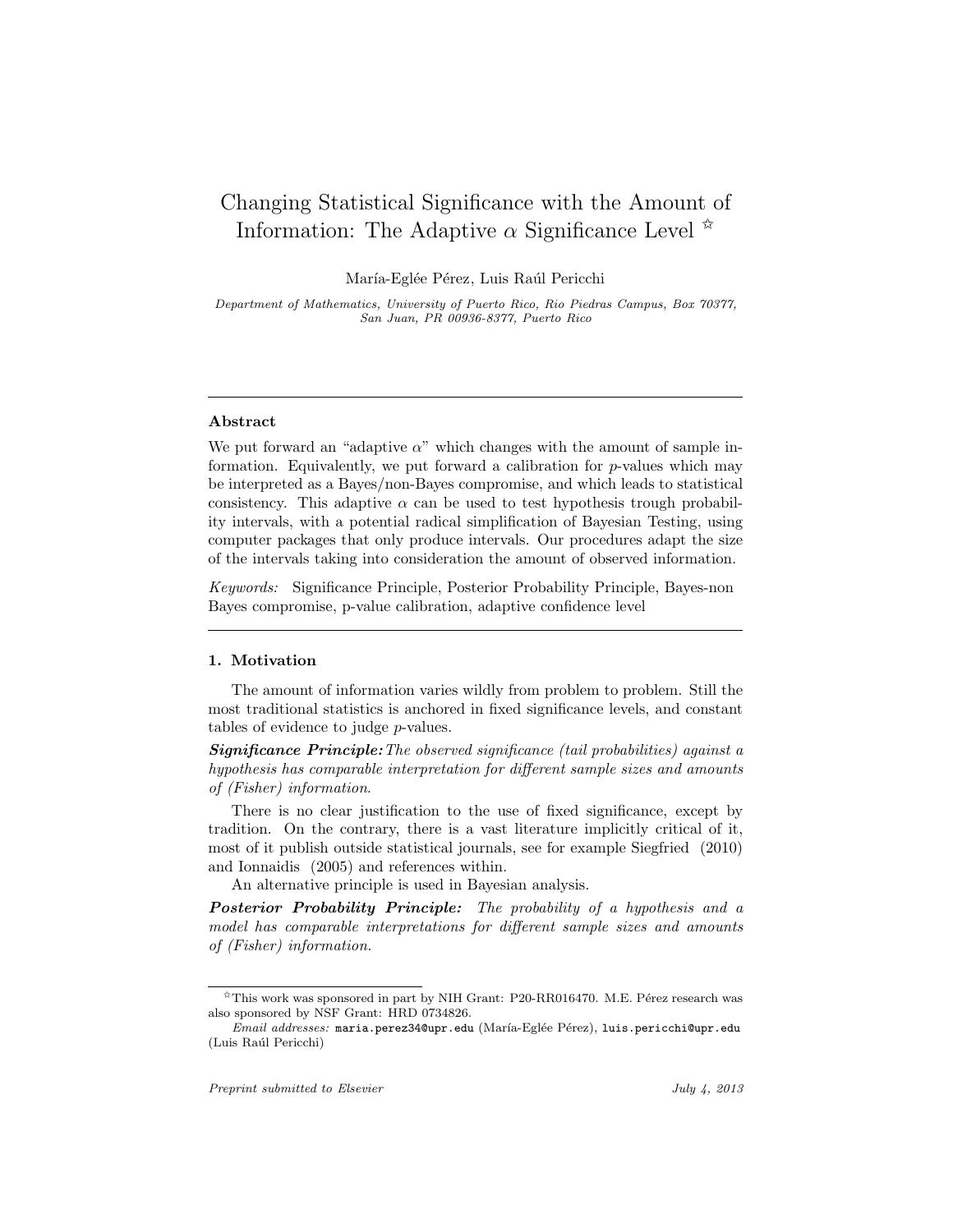We argue that this principle is far more sensible than *Significance Princi*ple, which assumes significance levels (and p-values) based on wildly different information. Insistence in the Significance Principle has resulted in the strong difference among statistical and practical significance, and makes hypothesis testing inconsistent by design (since no matter how informative our experiment is, the type I error does not go to zero). In this article, we put forward rules for adapting the significance to sample sizes. The calibration of the adaptive significance levels (in short, adaptive  $\alpha$ 's) proposed is consistent with posterior probabilities of hypothesis, and it is achieved in two ways: using the concept of a "canonical experiment" , or alternatively by direct approximation of Bayes factors.

Basic derivation of the adjustment is presented in section 2, section 3 focuses on the special case of testing the mean of a normal distribution, calibration strategies are discussed in section 4 and an example is presented in section 5. In section 6 an adjustment for confidence intervals is proposed. Finally, in section 7 some further issues are addressed.

# 2. Basic Derivation

# 2.1. Basic Derivation of Formulae

Lets start by assuming we are comparing the models:

$$
M_i: \mathbf{X}
$$
 has density  $f_i(\mathbf{x}|\theta_i)$ ,  $i = 0, 1$ 

where  $\theta_i$ ,  $i = 0, 1$ , are the unknown parameters with dimensions  $q_i$ ,  $i = 0, 1$ .

We cannot compare the two likelihoods directly, since models depend on unknown parameters. The natural probabilistic idea is then to integrate out the unknown parameters,

$$
B_{01}(\mathbf{x}) = \frac{\int f_0(\mathbf{x}|\theta_0)\pi(\theta_0)d\theta_0}{\int f_1(\mathbf{x}|\theta_1)\pi(\theta_1)d\theta_1}
$$

under the conditional priors for each model  $\pi(\theta_i)$ ,  $i = 0, 1$ , forming in this way the Bayes factor of  $M_0$  vs.  $M_1$ . Posterior model probabilities are then readily obtained, using Bayes Theorem, as

$$
P(M_0|\mathbf{x}) = [1 + B_{10}(\mathbf{x}) \cdot B_{10}]^{-1}, \tag{1}
$$

,

where  $B_{10} = P(M_1)/P(M_0)$ , the ratio of prior model probabilities.

The methods proposed in this paper are based on these ideas, but they do not require the assessment of prior distributions by the user. Instead we will use well established statistical practices to directly construct summaries of evidence.

In implementing the Posterior Probability Principle the following facts will be used repeatedly: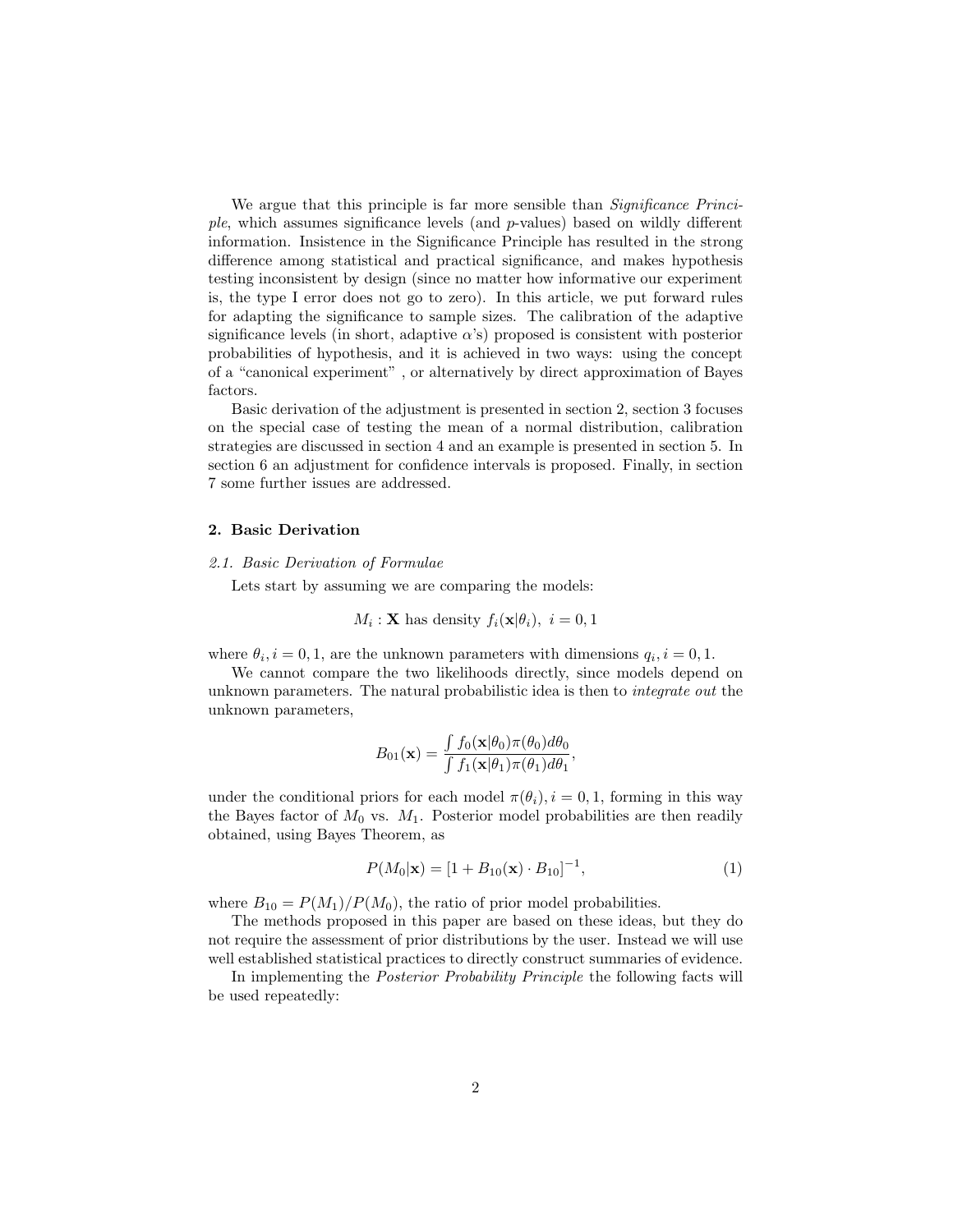1. Approximation to Bayes factors under regularity conditions: Laplace's asymptotic method, under regularity conditions, gives the following neat approximation (see for example Berger and Pericchi 2001):

$$
B_{0,1}^{L} = \frac{f_0(\mathbf{x}|\hat{\theta}_0)|\hat{I}_0|^{-1/2}}{f_1(\mathbf{x}|\hat{\theta}_1)|\hat{I}_1|^{-1/2}} \cdot \frac{(2\pi)^{q_0/2}\pi_0(\hat{\theta}_0)}{(2\pi)^{q_1/2}\pi_1(\hat{\theta}_1)},
$$
(2)

where  $\hat{\theta}_i$  and  $\hat{I}_i$  are the MLE and the observed information matrix respectively under  $M_i$  with  $q_i$  adjustable parameters. Notice that the first factor typically goes to  $\infty$  or to 0 as the sample size accumulates, but the second factor stays bounded; thus, it is useful to rewrite it as:

$$
-2\log(B_{01}) = -2\log\left(\frac{f_0(y|\hat{\theta}_0)}{f_1(x|\hat{\theta}_1)}\right) - 2\log\left(\frac{|\hat{I}_1|^{1/2}}{|\hat{I}_0|^{1/2}}\right) + C\tag{3}
$$

2. Assume  $H_0$  nested in  $H_1$ . Under  $H_0$ , the distribution of minus twice the log-likelihood ratio is asymptotically central chi-squared, that is

$$
-2\log\left(\frac{f_0(\mathbf{x}|\hat{\theta}_0)}{f_1(\mathbf{x}|\hat{\theta}_1)}\right) \sim \chi^2(q) \tag{4}
$$

where  $q = q_1 - q_0$  and the hypothesis  $H_j$  has  $q_j$  adjustable parameters,  $j = 0, 1$ , see for example Casella and Berger (2002), Theorem 10.3.3.

3. The log-Bayes factor (2) can be approximated as:

$$
-2log(B_{01}) = -2log\left(\frac{f_0(\mathbf{x}|\hat{\theta}_0)}{f_1(\mathbf{x}|\hat{\theta}_1)}\right) - qlog(n^*) + C^*,
$$
 (5)

see Schwarz (1978), Kass and Wasserman (1995), Pauler (1998), Berger and Pericchi (2001). Here  $n^*$  is the *effective sample size* (Pauler 1998; Berger, Bayarri and Pericchi 2012). This effective sample size is not, in general, equal to the sample size, a point often overlooked when the Schwarz's approximation is used. The constant  $C^*$  depends on the prior assumptions and does not goes to zero as the effective sample size grows.

4. Key Point: Condition for stabilization of the Bayes factor

Using  $(4)$  and  $(5)$ , instead of letting the quantile fixed (as under the significance principle) we re-define significance as a quantity depending on  $n^*$  according to the following rule:

$$
\chi^2_{\alpha_n*}(q) = \chi^2_{\alpha}(q) + q \log(n^*).
$$
 (6)

Then the Bayes factor will converge to a constant (and  $\chi^2_{\alpha_{n^*}}(q)$  replaces the fixed quantile). We are ready to get the converse of equation (6) to get a calibration of p-values.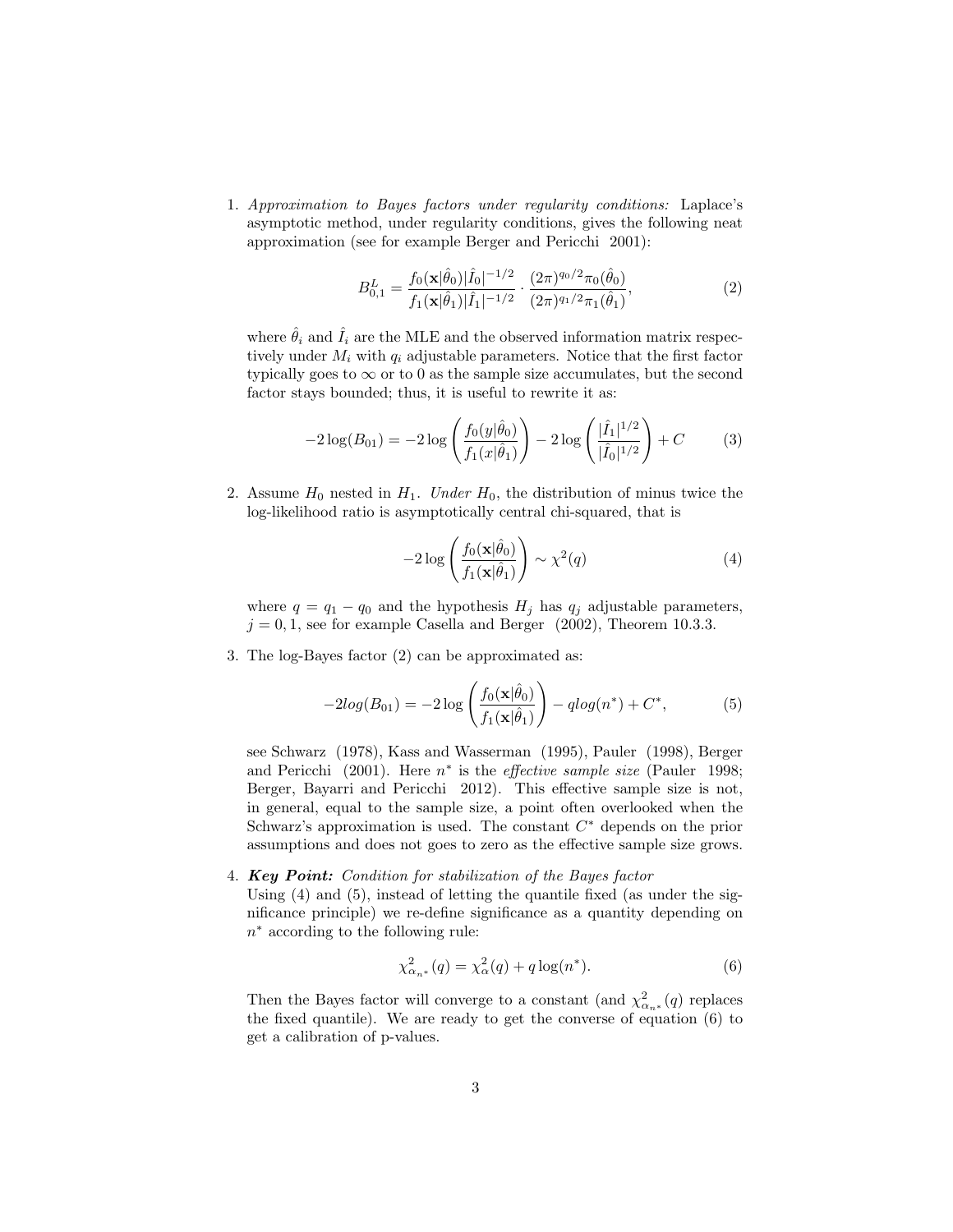5. Asymptotic expansion for large  $\chi^2(q)$  for the upper tail:

$$
1 - F(\chi^2(q)) = 1 - Pr(\chi^2(q)) \sim \frac{(\chi^2(q))^{\frac{q}{2}-1} \exp(-\frac{\chi^2(q)}{2})}{2^{\frac{q}{2}-1} \Gamma(\frac{q}{2})},\tag{7}
$$

see for example equation 26.4.12 in Abramowitz and Stegun (1972).

Now we equate the adaptive levels:  $\alpha(n,q)$  to the approximate upper tail:

$$
\alpha \approx \frac{\left(\chi_{\alpha}^2\right)^{\frac{q}{2}-1} \exp\left(-\frac{\chi_{\alpha}^2}{2}\right)}{2^{\frac{q}{2}-1} \Gamma\left(\frac{q}{2}\right)},\tag{8}
$$

**Key Point 2:** If we replace the fixed quantile  $\chi^2_{\alpha}(q)$  by  $\chi^2_{\alpha_n*}(q)$  as in (6), the following result is obtained:

$$
\alpha_{n^*}(q) = \frac{\left[\chi_\alpha^2(q) + q \log(n^*)\right]^{\frac{q}{2}-1}}{2^{\frac{q}{2}-1} n^{*\frac{q}{2}} \Gamma(\frac{q}{2})} \times C_\alpha \tag{9}
$$

which is the simple (approximate) calibration we have been looking for, and which defines the adaptive  $\alpha_{n^*}$  levels and also the corresponding adaptive quantiles, suitable for testing via adaptive intervals for any q. Later we will give guidelines for determining  $C_{\alpha}$ 

# 2.2. The Square Root n times  $log(n)$  formula

A very important case arises when  $q = 1$ . For this situation, (9) simplifies to:

$$
\alpha(n) = \frac{C_{\alpha}}{\sqrt{n^* \times (\log(n^*) + \chi^2_{\alpha}(1))}},\tag{10}
$$

We will call this expression the **square root**  $n^* \times \log(n^*)$  formula. This elegant formula has antecedents, some of which we will revisit in next section.

# 3. The Normal mean example

In this section, the problem of comparing models  $M_1: X \sim N(0, \sigma^2)$  and  $M_2: X \sim N(\mu, \sigma^2)$  where  $\sigma^2$  is known will be considered.

# 3.1. Antecedents

Some prior attempts of adjusting  $\alpha$  levels (or p-values) for this problem can be found in literature. Two of them are mentioned below:

• In Good (1992) the author presents the  $\sqrt{N}$  rule

$$
P_{stan} = min[0.5, Pval \times \sqrt{N}/10],
$$

This expression is calibrated for  $N = 100$ , that is, it is based on the assumption that the *p*-value is appropriate for  $N = 100$ . Note that the factor  $\sqrt{log(N) + \chi_{\alpha}^2(1)}$  in (10) is neglected.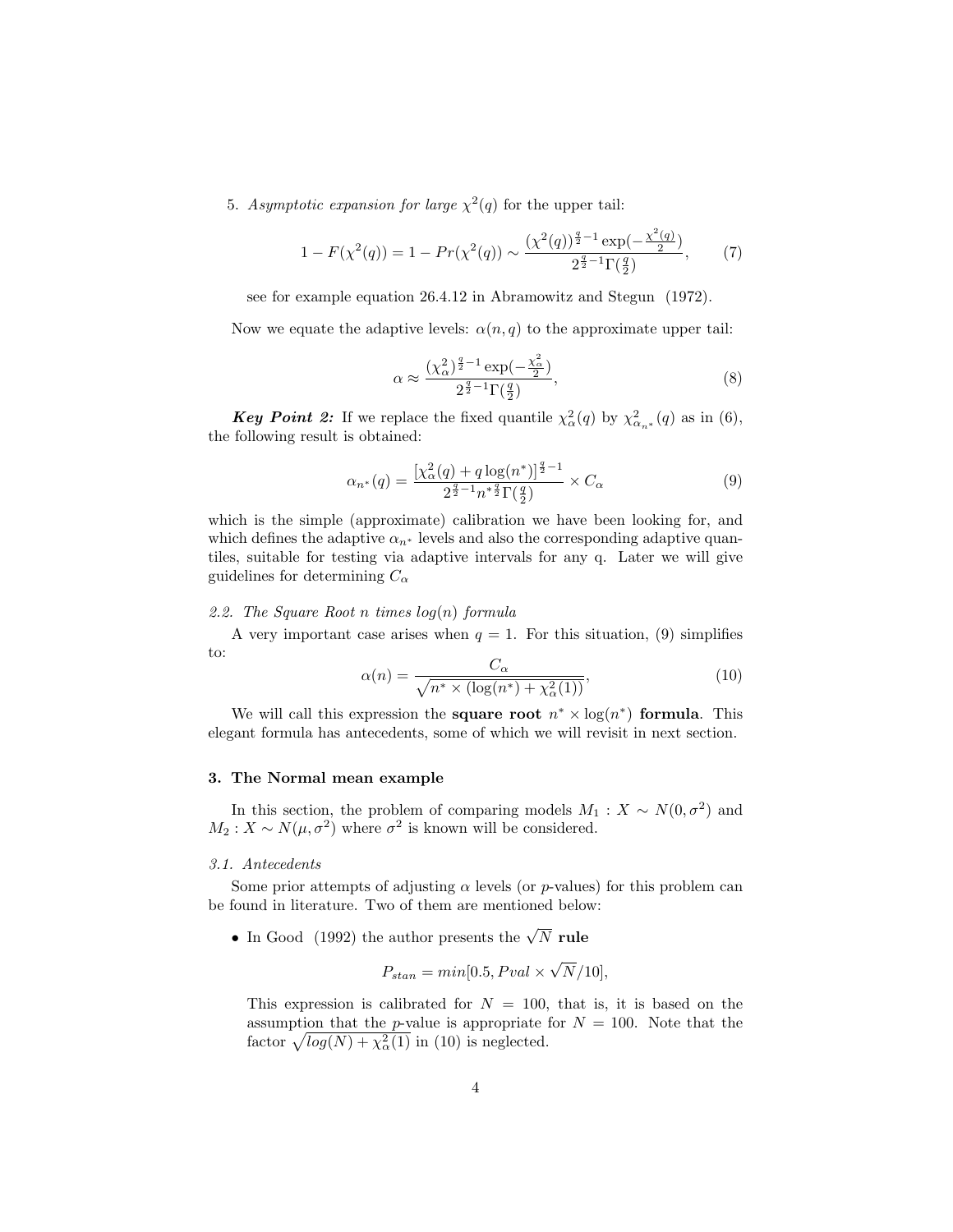• In Cox and Hinkley (1979), page 397, the following expression is proposed for  $\alpha$ 's that would make hypothesis testing approximately equivalent to Bayes factors:

$$
\alpha_n = const_{CH} \cdot n^{-1/2} \cdot \log(n),
$$

notice the typo on this important expression, comparing it with (10).

# 3.2. Direct derivation for the Normal Case:

Although equation (4) is quite general, for normal samples and  $q = 1$  we may have a more direct derivation.

Taking square root in equation (6),  $\sqrt{k_{\alpha/2}^2} \sim \sqrt{\log(n^*) + \chi_\alpha^2(1)}$ , and using Mill's Ratio formula

$$
\alpha/2 = 1 - \Phi(\sqrt{\log(n^*) + \chi^2_{\alpha}(1)}) \sim \frac{\phi(\sqrt{\log(n^*) + \chi^2_{\alpha}(1)})}{\sqrt{\log(n^*) + \chi^2_{\alpha}(1)}},
$$

we find again the square root  $n^* \times \log(n^*)$  formula,

$$
\alpha_n^* = cons_{PP} \cdot \sqrt{2/\pi} \cdot \frac{1}{\sqrt{n \times (\log(n) + \chi^2_{\alpha}(1))}}
$$

#### 4. Strategies to find the calibration constant

We now introduce two strategies for choosing the constant  $C_{\alpha}$ . These strategies are simple enough for fast implementation in practice, even though there could be other strategies providing better approximations.

1. The strategy of a reference experiment: Following the form of presentation of I.J. Good, the calibration will assume that we believe  $\alpha$  level is adequate for a specific sample size. The adaptive  $\alpha$  is defined to be (square root  $n \times \log(n)$  formula),

$$
\alpha_{ref}(n) = \frac{\alpha * \sqrt{n_0 \times (\log(n_0) + \chi_\alpha^2(1))}}{\sqrt{n^* \times (\log(n^*) + \chi_\alpha^2(1))}}.
$$
(11)

Here  $n_0$  is the sample size of a **reference experiment** resulting from a experimental design for which the experimenter has specified a Type I error  $\alpha$  and a Type II error  $\beta$  for a specific point of statistical importance. For  $n_0$ ,  $\alpha(n) = \alpha$ , but decreases (increases) as the sample size grows (decreases).

2. The strategy of a simple approximation: The simplest approximation in (2), which is implicit in the BIC approximation, comes from assuming priors  $\pi(\theta_i)$  to be  $N(\theta_i|\hat{\theta}_i, I_i^{*(-1)})$ , where  $I_i^{*(-1)} = \hat{I}_i/n^*$ , with  $\hat{I}_i$ being the observed Fisher Information matrix. This leads to to a  $C_\alpha^*=1$ in (5) and then a  $C_{\alpha} = \exp(-\chi_{\alpha}^2(q)/2)$  in (9).

In the following example we will see how both strategies perform.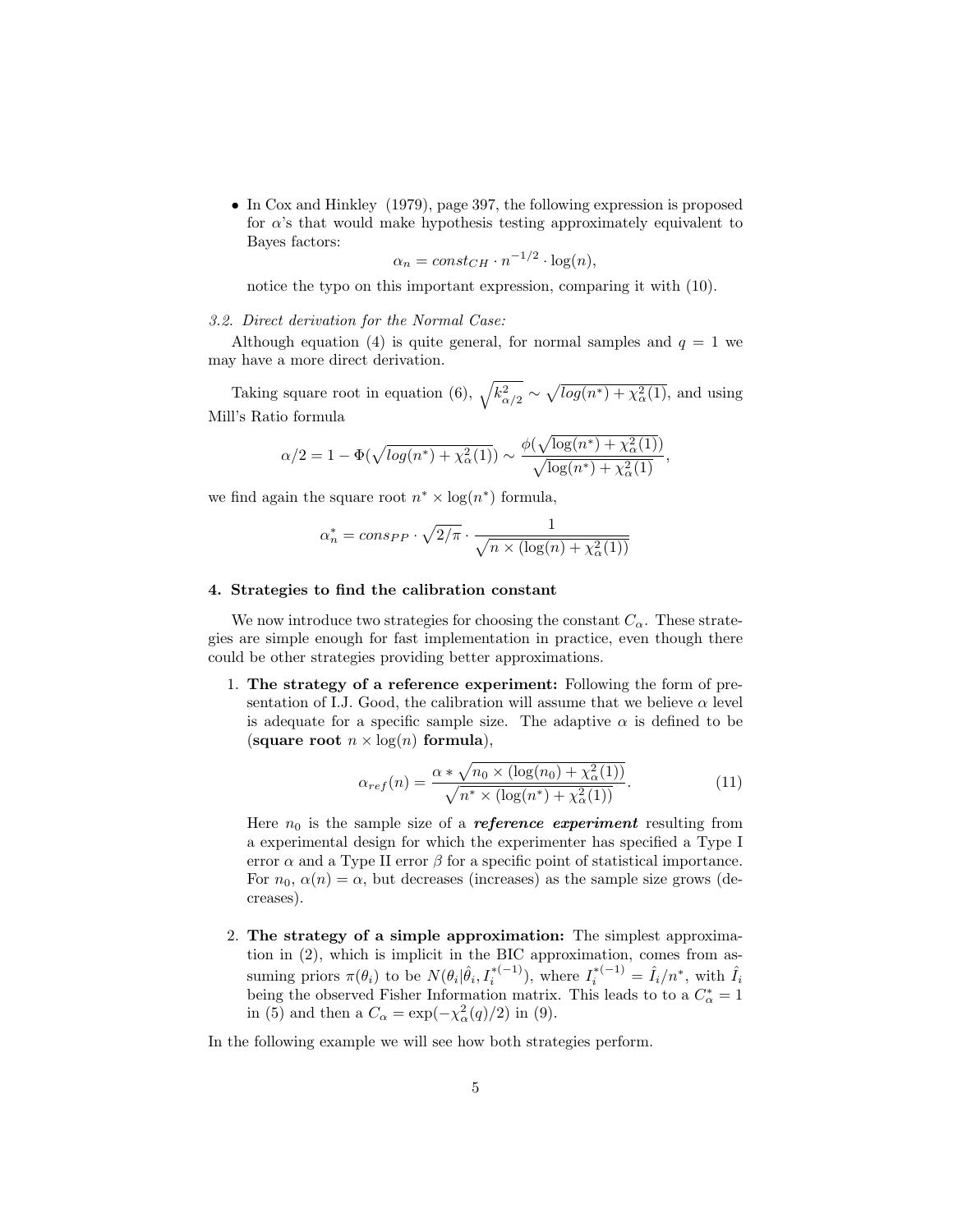#### 5. Example: Extra-Sensorial Perception Experiment

The question of interest is if a "gifted" individual can change the proportion of 0's and 1's that are emitted with "perfectly" balanced proportions. So we want to test the null hypothesis  $H_0$ :  $p = 1/2$  vs the alternative  $H_1$ :  $p \neq 1/2$ .

What is  $n_0$ ? Assume that you design an experiment, with  $\alpha = 0.01$  with type II error  $\beta = 0.05$  to detect a difference of  $\Delta = 0.01$ . This design yields, by the usual methods,  $n_0 = 44,529$ .

The actual data, (Good 1992) consists in a huge sample with  $n = 104, 490, 000$ and  $S = 52, 263, 471$  successes, with a ratio of success of  $S/n = 0.5001768$ . The p-value against the null is minute,  $p = 0.0003$ , leading to a compelling rejection of  $H_0$  if no adjustment in  $\alpha$  is done.

However, adapting  $\alpha$  according to equation (11),

$$
\alpha_{ref}(n) = \frac{0.01 * \sqrt{44,529 \times (\log(44,529) + \chi_{0.01}^2(1))}}{\sqrt{104,490,000 \times (\log(104,490,000) + \chi_{0.01}^2(1))}} = 0.00017.
$$

With this value of  $\alpha < p$ , it is not possible anymore to reject  $H_0$ . This corresponds with sensible intuition, that the data rather supports the null hypothesis, instead of giving reason to reject it.

When the simple approximation strategy is used, the adjusted value of  $\alpha$ is  $\alpha_s = 7.077512 \times 10^{-7}$ . This non calibrated adjustment will produce smaller values for the size of the test.

# 6. Adaptive Testing Intervals

Consider again equation (6), which gives a condition on  $\chi^2_{\alpha(n,q)}$  such that the Bayes factor converges to a constant C when  $n \to \infty$ ; this, we suggest, is a reasonable condition of consistency for inference based on the Posterior Probability Principle. In such a case, confidence intervals could be defined using the adjusted quantile which can be used for testing hypothesis, by checking if the value of the parameter corresponding to the null hypothesis  $H_0$  is inside the interval. On the other hand, the actual value of the C (which defines a level curve for the Bayes factor as a function of  $n$ ) should be calibrated so that the length of the confidence interval is adjusted with  $n$ . This can be done using a similar idea to the one presented in previous section for the adjustment of the level  $\alpha$  of the test: Assign C using a designed "canonical" experiment. Assuming  $q = 1$ , the adjusted quantile for  $\chi^2_{\alpha(n,1)}$  is then,

$$
\chi_{\alpha(n,1)}^2 \approx \chi_{\alpha}^2 + \log(\frac{n}{n_0})
$$

Using the last equation, the adjustment of a normal quantile becomes

$$
z_{\alpha(n,1)/2} = \sqrt{\chi^2_{\alpha(n,1)}} \approx \sqrt{\chi^2_{\alpha} + \log(\frac{n}{n_0})}
$$
\n(12)

Note that when  $n = n_0$ , no adjustment is necessary.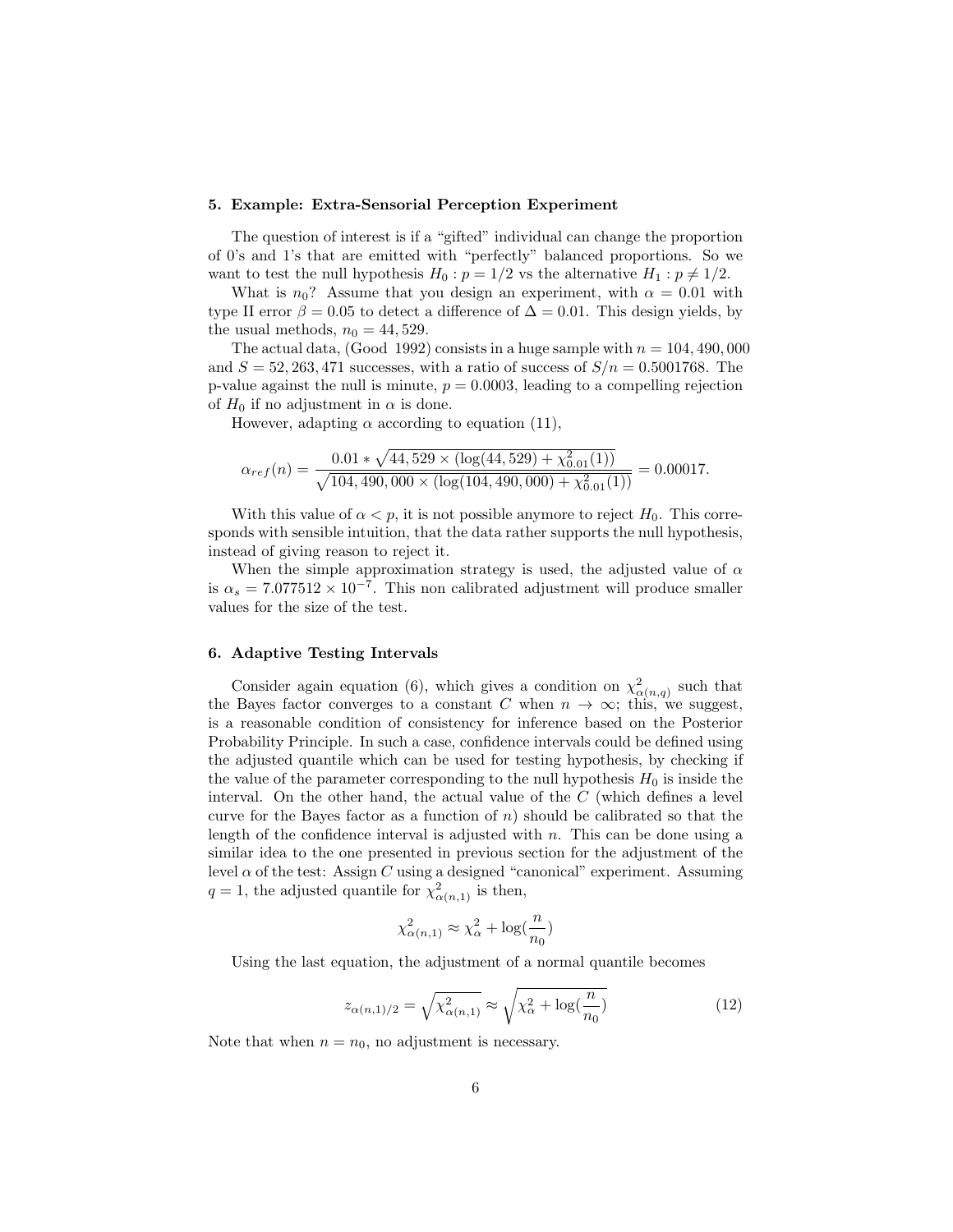These types of adjustments open the possibility of an spectacular simplification: Bayesian Hypothesis Testing by Intervals with adjusted sizes, that can be routinely performed, including MCMC packages, using the familiar rule: "Reject the null if it is out of the probability interval but now using (14) instead of  $z_{\alpha/2}$ ".

# Example: Extra-Sensorial Perception Experiment revisited

The 99% unadjusted confidence interval for the probability of changing a digit in the sequence,  $p$ , is  $(0.5001762, 0.5001774)$ , which clearly does not contain the value 0.5.

If we adjust the quantile using equation (12) and  $n_0 = 44,529$  (the sample size corresponding to a designed canonical experiment, calculated in previous section), the adjusted confidence interval is (0.4999912, 0.5003624). This interval now contains the value 0.5, so the null hypothesis  $H_0: p = 0.5$  is not rejected.

Note that using a level of confidence of  $100 \times (1 - \alpha(n))\%$ , where  $\alpha(n)$  is the adjusted value of  $\alpha$  calculated in previous section, we obtain as confidence interval (0.4999930, 0.5003606), which is very close to the interval calculated using the quantile adjusted using equation (12). Using a level of confidence based on the simple approximation, the interval obtained is (0.4999342, 0.5004194), which is again similar.

## 7. Final Comments, Questions and Some Answers

1. Is this procedure for adjusting the significance level  $\alpha$  equivalent to the use of a specific prior for calculating the Bayes factor? The simple approximation is based on an actual Bayesian procedure based on normal priors. Nevertheless, when the reference experiment strategy is selected, there cannot be an equivalent prior to get a Bayes factor since according to the Lower Bound  $(LB(pval))$ , given by Sellke, Bayarri and Berger(2001),

$$
BF_{01} \ge LB(pval) = -e \cdot pval \cdot log(pval), \tag{13}
$$

which is 0.125 for  $\alpha = 0.01$ . Our procedure directly yields an asymptotic behavior similar to a Bayes factor, but not the actual value if  $P(H_0)$  = 1/2. If the prior probability of the null is let to be smaller than a half, according to the rule:  $P(H_0) = \left[1 + B_{0,1} \frac{1-\alpha}{\alpha}\right]^{-1}$ , then the posterior probability of  $H_0$  becomes very similar to the adjusted p-values.

- 2. Note that approximate formula (9) is valid for  $q > 1$ , and as such is useful for more than one parameter intervals. For example for two-dimensional intervals,  $q = 2$  the approximate formula is remarkably simple, namely:  $\alpha_{n^*}(q=2) = \frac{C_{\alpha}}{n^*}.$
- 3. This procedure does not keep a constant ratio of type I error over type II error evaluated at a distinguished point  $\theta_1$ . Rather, an average type 2 error on the whole of the alternative  $H_1$  is kept in control. The situation is discussed at length in Pericchi and Pereira (2012).
- 4. What is the bridge between Frequentism and Bayesianism here? We are avoiding the specification of a prior, but we are introducing in the analysis